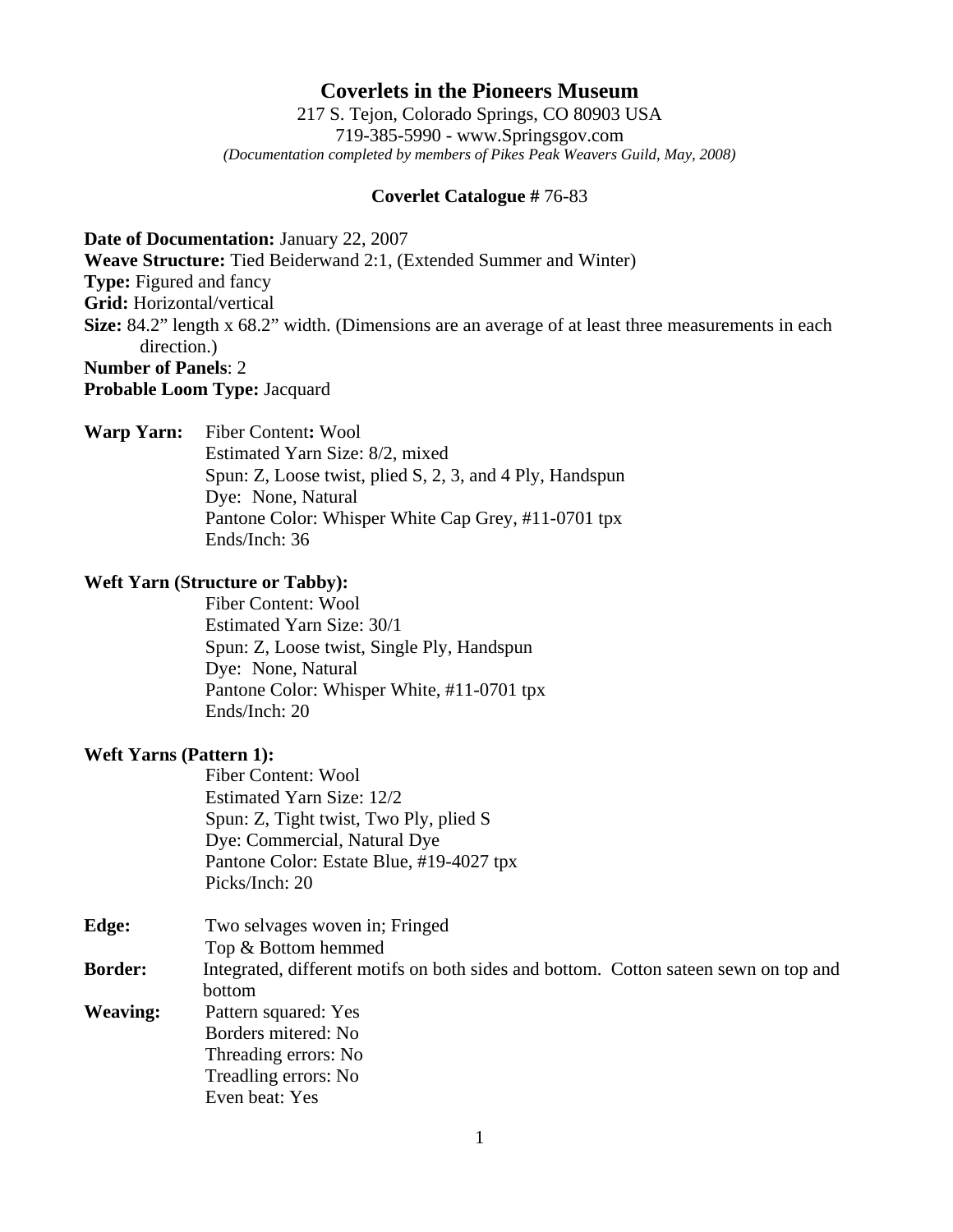Panels match: Yes, hand sewn

**Condition:** Shows much wear throughout

**Place of Origin:** Mansfield, Ohio **Circa:** 1846 **Date Received by Museum: July 7, 1976, Gift Donor:** Mrs. Albert Daniels **Street Address:** 3 Sanford Rd. **City:** Colorado Springs **State:** Colorado 80906 **County:** El Paso County

**Weaver:** Samuel Meily **Inscription:** "Samuel Meily Mansfield Richland Ohio 1846" in two lower corners

**Museum Note:** (includes history prior to museum ownership and other information in museum files):

 "Blue and white coverlet, Tulips and floral design throughout center. Has blue cotton lining on both sides. 'Samuel Meily Mansfield Richland Ohio 1846' woven into the corners of the coverlet. Coverlet also has navy blue fringe approx. 2" long. Condition – needs repair. Poor. Measures 72 x 87 inches. Coverlet came with (unintelligible), Cady Lee Daniels in 1924. They founded Daniels Chevrolet Company. Valance skirt, 10  $\frac{3}{4}$ " wide"

### **Museum History: Storage:** 3-5 Bin 6

### **For further information on the weaver or coverlets with similar motifs or design features see:**

 Anderson, C.S. *American Coverlets and Their Weavers: Coverlets from the Collection of Foster & Muriel McCarl*. Williamsburg, VA: Colonial Williamsburg Foundation. 2002. ISBN 0-87935- 215-9. pp. 191-192.

 Davison, M. & Mayer-Thurman, C. *Coverlets: A Handbook on the Collection of Woven Coverlets in the Art Institute of Chicago*. Chicago: Art Institute. 1973. LCCN 73-82570. pp. 150-152.

 Heisey, J.W. *A Checklist of American Coverlet Weavers*. Williamsburg, VA: Colonial Williamsburg Foundation. 1978. ISBN 0-87935-048-2. p. 86.

## **For discussions noting differences and similarities among Tied Beiderwand (extended summer and winter), Beiderwand, and Double Weave, see:**

 Anderson, C., Gordon, J. & Towner, N.W. (1982). *Beiderwand?* Olney, MD: Anderson, see particularly pages 42 and 43.

 Anderson, C.S. (1995). *Weaving a Legacy: The Don and Jean Stuck Coverlet Collection.* New York: Abrams. ISBN: 0-9109-3984-3. pp. 20-23.